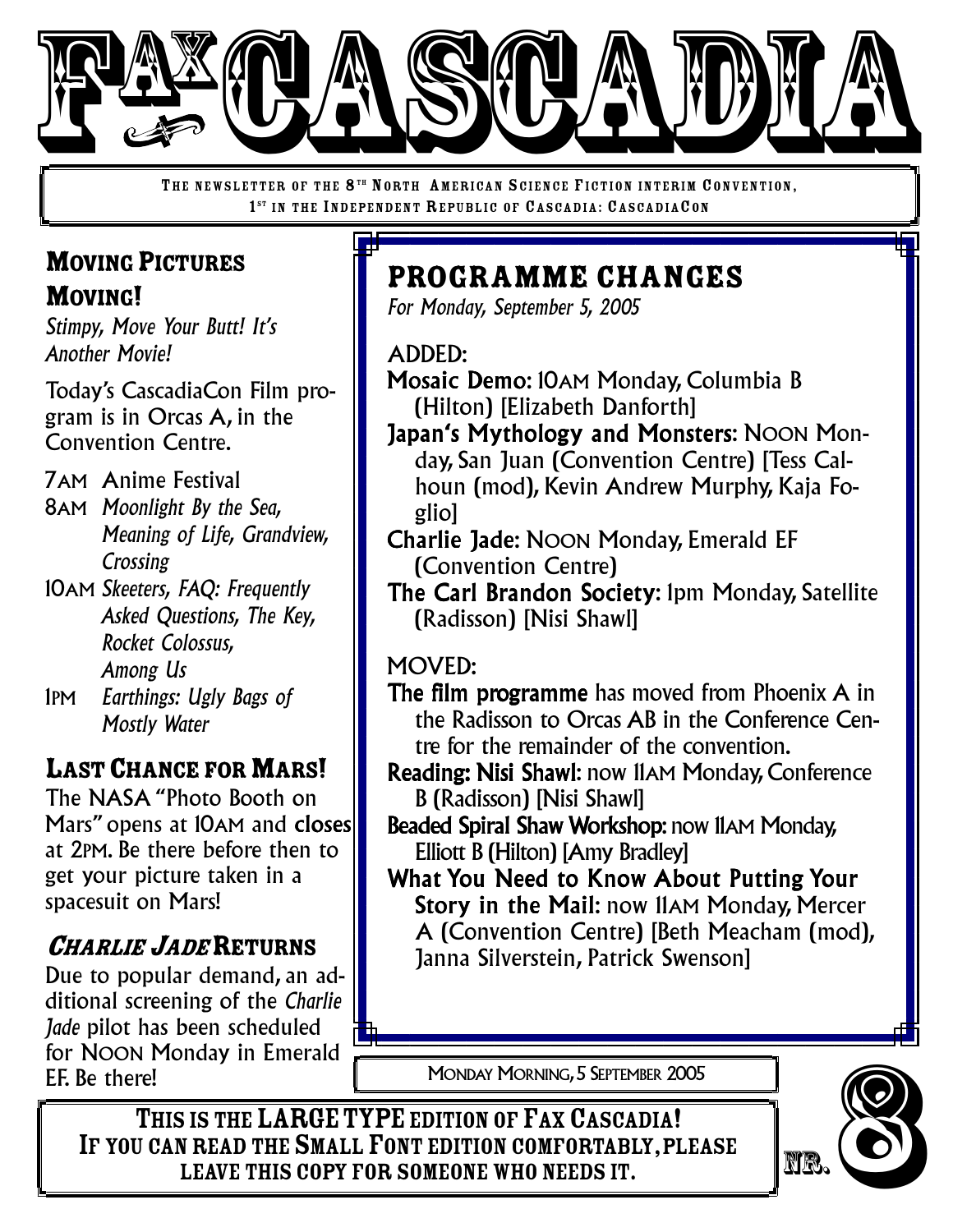Tilting at Asteroids:The Don Quijote Mission: now NOON Monday,Columbia B (Hilton) [Henry Spencer (mod), Steve Collins, Rick Weiss, Greg Paddock]

BAHLEETED:

Claytronics and the Pario World (was 1PM Monday)

PANELIST CHANGES – program and current personalities:

Read One Page, 10AM Monday: Eldon J. Thompson (mod), Steve Mancino, Eric Penz

- Survival Tips for Beginning Writers, 10AM Monday: James Van Pelt (mod), William C. Dietz, Michael Scanlon
- Okay,You've Got the Moon. What're You Gonna Do With It?, 11AM Monday: Jordin T. Kare (mod), Stephen Gillett, Dan Dubrick
- Is Self-Publishing Actually Publishing, or Just Printing?, 11AM Monday: Karawynn Long (mod), Jacqueline Lichtenberg, Jak Koke
- Research for Fantasy Writers, NOON Monday: Roberta Rogow (mod), Elizabeth Danforth, Louise Marley, Carrie Vaughn, Robin Bailey
- The Day the Universe Changed, NOON Monday: Eric Swedin (mod), Louise Owen,Tanya Harrison
- The Battle for Fanzinia: Paper vs. Electronic, NOON Monday: L. Pierce Ludke (mod), Suzanne Tompkins, Mary Kay Kare
- Japan's Mythology and Monsters, NOON Monday: Tess Calhoun (mod), *possibly* Kevin Andrew Murphy (see next entry 1 ), Kaja Foglio
- Superheroes on the Small Screen, NOON Monday: Tom Galloway, *possibly* Kevin Andrew Murphy (see previous entry 1 ), John P.Alexander
- Why Isn't It Military Fantasy, 1PM Monday: John G. Hemry (mod), Jacqueline Lichtenberg, Robin Bailey
- Social Acceptance of Physics and Paranormal Phenomena, 1PM Monday: Sara A. Mueller (mod), David Kushner
- Storytelling vs. Role-Playing: Make Sure the Story is a Story, 1PM Monday: Diana L. Paxson (mod), Jane Fancher, Sue Cook, Steve Mancino
- The Future of Future Studies, 1PM Monday: Andrew Nisbet III (mod), Christopher Garcia, James P. Killus
- The Carl Brandon Society, 1PM Monday: Nisi Shawl
- Batman Saves Hollywood: Film at 11, 2PM Mon: Lee Whiteside (mod), J. Steven York
- America: Imperial, Evangelical, or Something Else?, 2PM Monday: Mike Shepherd Moscoe (mod), Andrew Nisbet III, David Kushner
- SciFi Friday: Changing the Face of SF on Television, 3PM Monday: Ted Pedersen (mod), Kevin Andrew Murphy, Eric James Stone
- Writers Anonymous: Living With the Addiction, 3PM Monday: Michael Hopcroft, Joseph P. Haines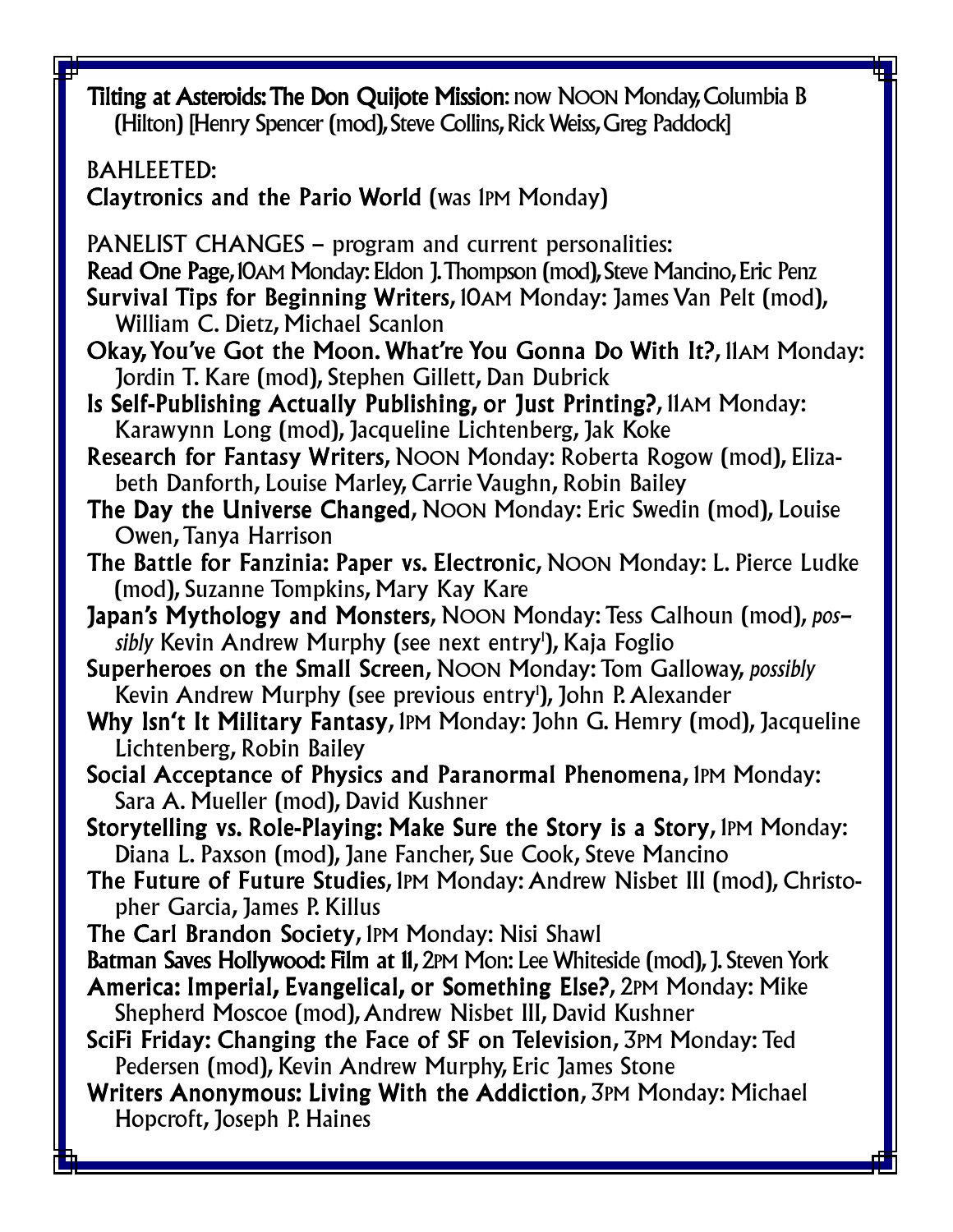Our Physics Has No Clothes, 3PM Mon: Forrest Bishop (mod), Ctein, Tanya Harrison No Such Thing as a Bad Review, 4PM Monday: Amy Sisson (mod), Nisi Shawl, Nina Munteanu

*1 : We run 'em like we get 'em, folks*

#### TODAY'S 35MM FILM

*The convention has you, Neo*

*The Matrix*, showing from 1PM to 3PM Monday, is the most popular paranoid fantasy thriller ever, and Keanu Reeves mounts his most successful bid to make the moviegoing audience forget Ted once and for all. Ignore the sequels if you didn't like them, and just bask in the underappreciated glory that is Switch.

#### HEINLEIN SOCIETY BANQUET

*Report by Roger Wells*

Larry Niven and Dr. Jerry Pournelle received the Heinlein award for their lifetime works of fiction at the Heinline Society's Banquet this past evening. In addition, the Golden Duck Awards for excellence in children's literature and the Seiun award for a work translated into Japanese were presented, and the nominees for the 2005 Endeavour award were announced.

The Endeavour nominees are Patricia McKillip, *Alphabet of Thova*, published by Ace; Louise Marley, *The Child Goddess*, published by Ace; Jerry Oltion, *Paradise Passed*, published by Wheatland;Alma Alexander, *The Secrets of Jin-shei*, published by HarperSanFrancisco; and Lucius Shepard, *Two Trains Running*, published by Golden Gryphon Press.The winner will receive a prize of \$1000, and will be announced at OryCon, in Portland, Oregon, November 4-6.

It was a special honor for CascadiaCon to host

the presentation of the SeiunAward, as this normally happens at theWorldcon.Other highlights of the evening included showing a video ofWalter Cronkite's interview with Robert Heinlein and Arthur C. Clarke as part of the news coverage of the first moon landing in 1969.Toastmaster and author Greg Bear presided over the elegant affair.

Much has been written about Mr. Niven and Dr. Pournelle's works of science fiction. I also remember them as members of the LASFS, the Los Angeles Science Fantasy Society. Regularly on Thursday evenings, Dr. Pournelle and Mr. and Mrs. Niven would take their turn in line along with their fellow members, to pay the weekly fee for attending. In return, those of us who did not know them personally would not dream of seeking them out, asking for advice or just to hover around famous authors.While they rightly are remembered and admired for their many contributions to society, especially their literary works, I also remember them as members and fans at LASFS meetings, attending just as the rest of us.

The Heinlein Society is a charitable and educational organization founded in 1996 by Robert Heinlein's widow,Virginia Heinlein, to continue to promote his goals. Information is available at www.HeinleinSociety.org.

### WHO ARE THESE GUYS?

*The photos with the BSG corner cuts, we mean*

The Fan Photo Gallery is one of the continuingWorldcon exhibits.Most of the photos in